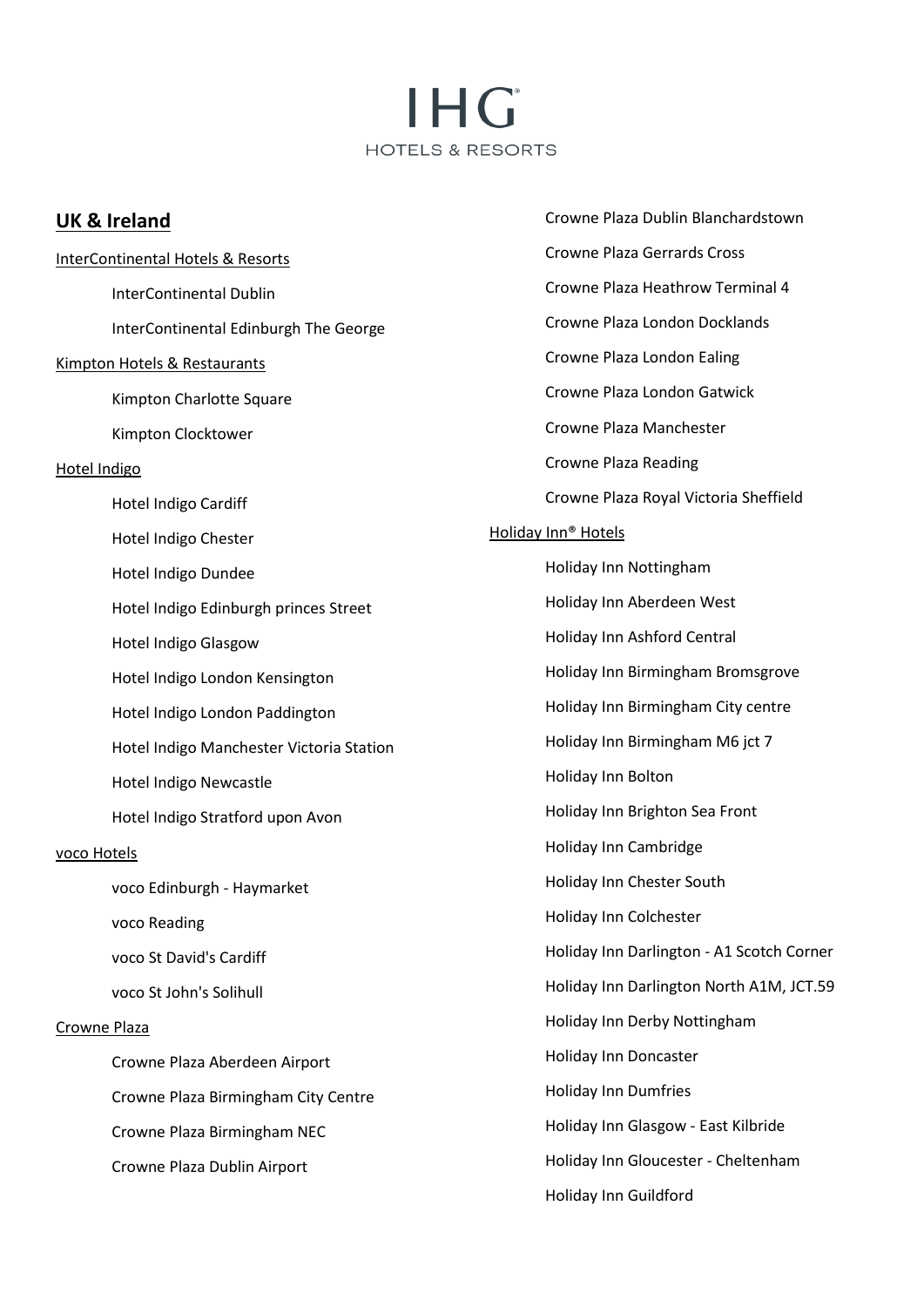I H Gʻ **HOTELS & RESORTS** 

Holiday Inn Haydock M6 Jct 23 Holiday Inn Ipswich Holiday Inn Ipswich Orwell Holiday Inn Lancaster Holiday Inn Leamington Spa Holiday Inn Leeds Brighouse Holiday Inn Leeds Wakefield M1 Holiday Inn Leicester Wigston Holiday Inn Lincoln Holiday Inn London Kensington High Street Holiday Inn London Whitechapel Holiday Inn Manchester Airport Holiday Inn Manchester MediaCityUK Holiday Inn Milton Keynes East M1 Jct 14 Holiday Inn Newcastle - Jesmond Holiday Inn Newcastle Gosforth Park Holiday Inn Norwich Holiday Inn Norwich City Holiday Inn Norwich North Holiday Inn Portsmouth Holiday Inn Rochester Chatham Holiday Inn Rotherham Sheffield M1 Jct33 Holiday Inn Rugby-Northampton M1 Jct18 Holiday Inn Runcorn Holiday Inn Southend Holiday Inn Stoke on Trent M6 Holiday Inn Taunton Holiday Inn Warrington Holiday Inn Washington

Holiday Inn Winchester Holiday Inn York Other Wotton House Principal York Hotel **France** InterContinental Hotels & Resorts InterContinental Paris Champs Elysée Étoiles Hotel Indigo Hotel Indigo Paris Opéra Crowne Plaza Hotels Crowne Plaza Paris République Crowne Plaza Montpellier Corum Crowne Plaza Lille Euralille Crowne Plaza, Toulouse Holiday Inn Hotels Holiday Inn Toulouse Airport Holiday Inn Resort Le Touquet Holiday Inn Perpignan Holiday Inn Paris CDG Airport Holiday Inn Clermont Ferrand Centre **Germany**

Regent Hotels & Resorts Regent Berlin InterContinental Hotels & Resorts InterContinental Berlin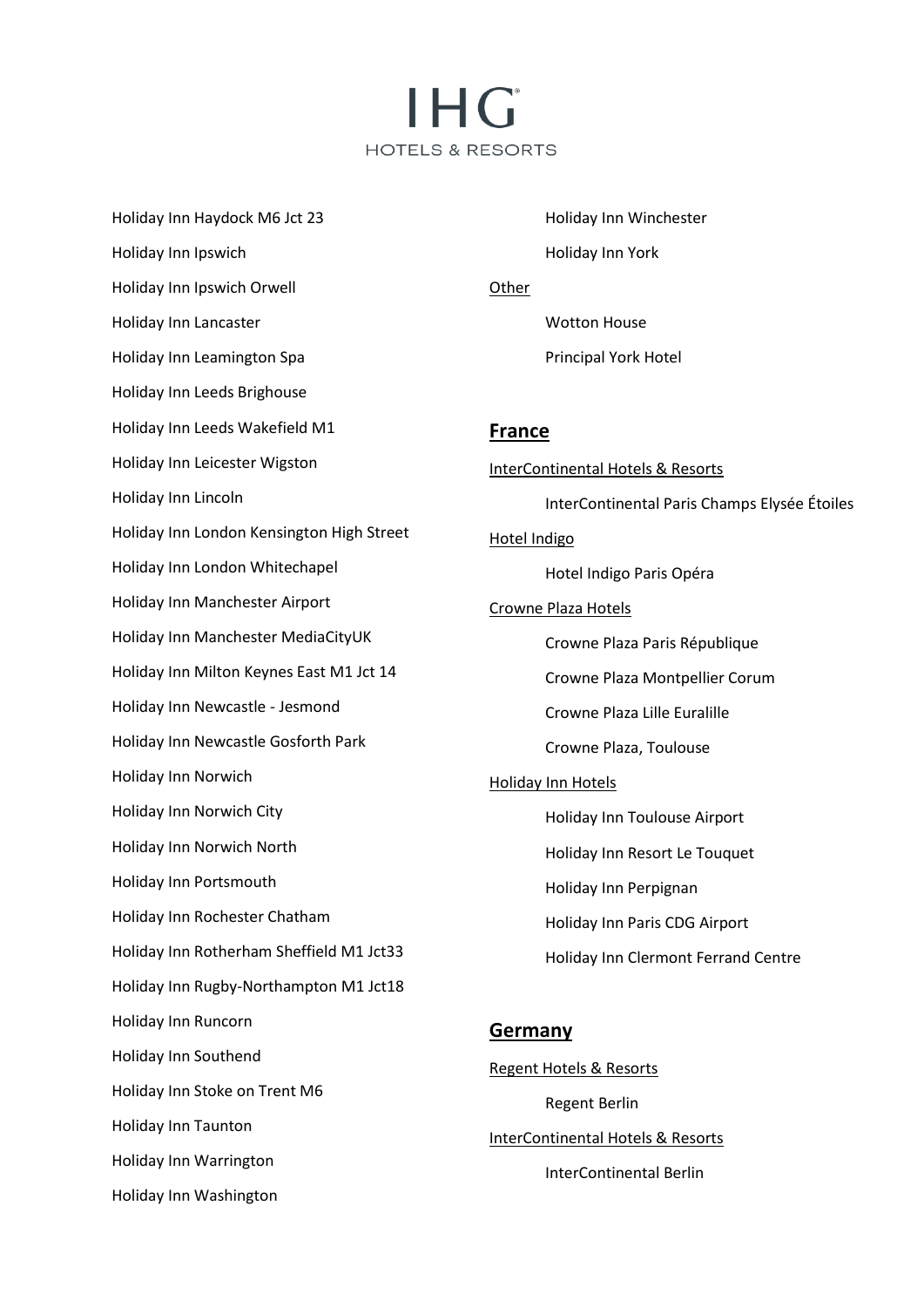# **IHG HOTELS & RESORTS**

#### Crowne Plaza Hotels

Crowne Plaza Hamburg - City Alster Crowne Plaza Frankfurt Congress Hotel Crowne Plaza Berlin - Potsdamer Platz Holiday Inn Hotels Holiday Inn Stuttgart Holiday Inn Munich City East Holiday Inn Munich - City Centre Holiday Inn Hamburg Holiday Inn Frankfurt Airport Holiday Inn Frankfurt - Alte Oper Holiday Inn Essen City Center Holiday Inn Dresden - City South

#### **Bulgaria**

**Denmark**

**Greece** 

Holiday Inn Sofia InterContinental Sofia

**Czech Republic** Holiday Inn Prague

Crowne Plaza Copenhagen Towers

**Finland** Crowne Plaza Helsinki Hesperia Hotel Hotel Indigo Helsinki Boulevard

Crowne Plaza Athens City Centre Holiday Inn Athens Attica Ave.Airport West InterContinental Athenaeum Athens

**Hungary** Crowne Plaza Budapest **Israel** InterContinental David Tel Aviv **Italy** Crowne Plaza Padova Crowne Plaza Milan Linate Crowne Plaza Milan City Hotel Indigo Venice - Sant'Elena voco Venice Mestre - The Quid voco Milan - Fiere **Malta** InterContinental Malta **Montenegro** Regent Porto Montenegro voco Podgorica **Poland** Crowne Plaza Warsaw the HUB Holiday Inn Warsaw City Centre Hotel Indigo Warsaw Nowy Świat **Portugal** Crowne Plaza Porto Holiday Inn Lisbon-Continental Holiday Inn Porto Gaia InterContinental Lisbon

InterContinental Porto - Palácio das Cardosas